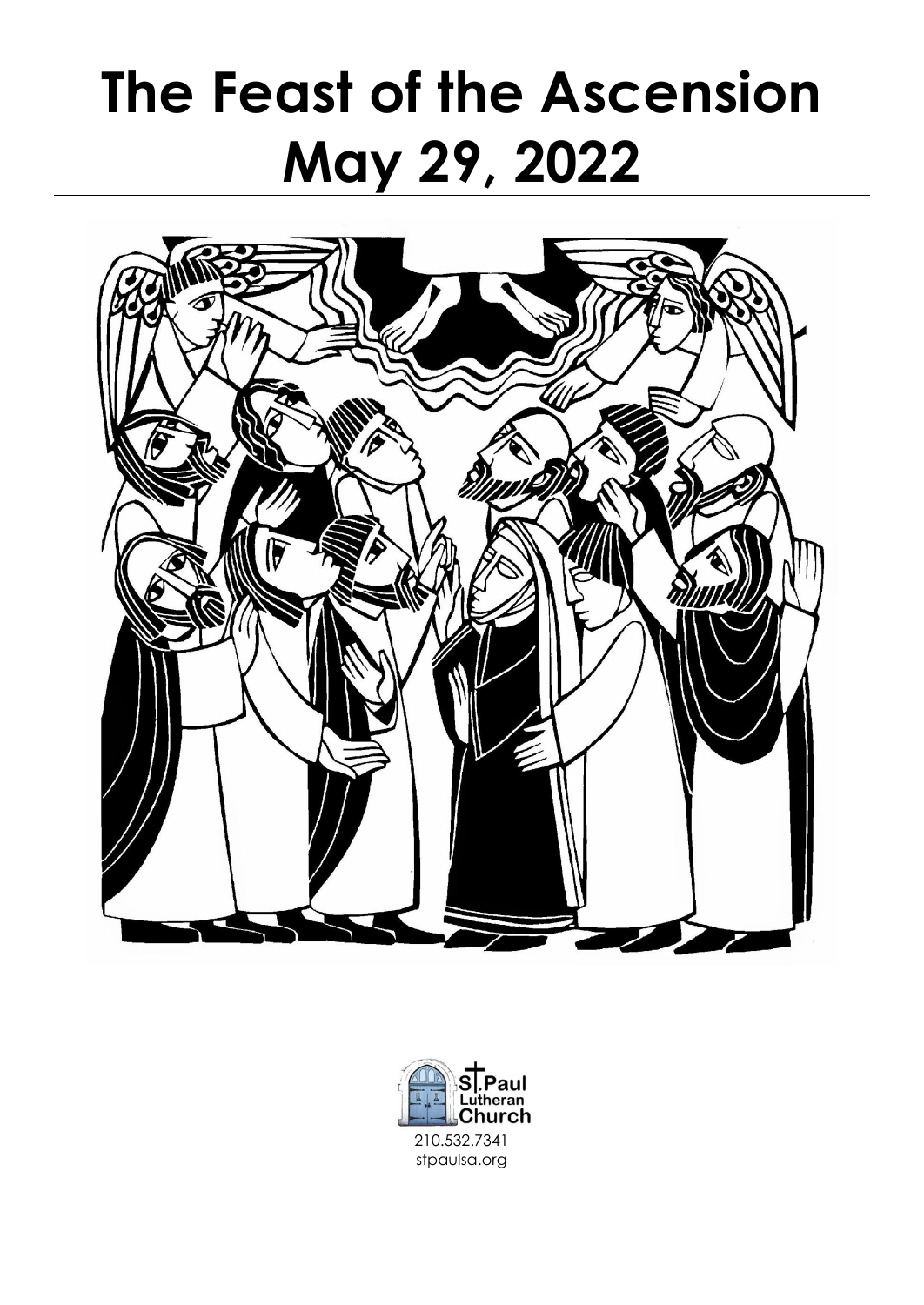The Feast of the Ascension | 2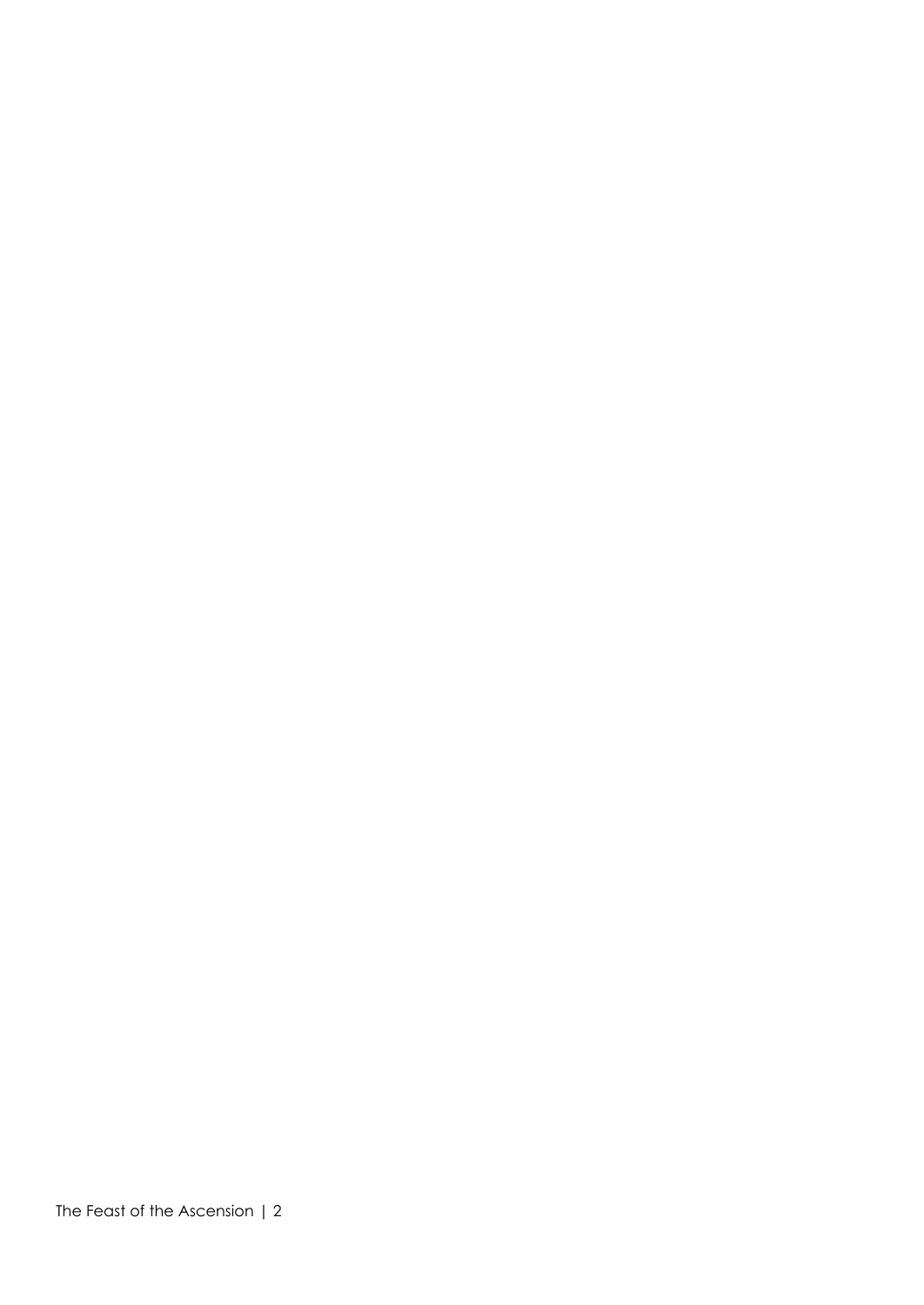The Ascension did not take Jesus away... It brought heaven near... In the realm in which He now reigns time and space have no meaning... There is no up and down, no near and far, no darkness, and no distance in the world of faith... He is as near as yesterday's prayer, today's joy, tomorrow's sorrow... His homecoming has made heaven a home for us who still walk far from home... Wherefore stand we gazing into heaven?... Our momentary task is here, but through the slow dimming of the years we see the evening lamps of home tended by the pierced hands of Him who has gone to prepare a place for us... Is there a better way to live - or die? ... All that we have to do now is believe and follow.

**–O.P. Kretzman,** *The Pilgrim* (1944)

Gladden us with holy joys, almighty God, and make us rejoice with devout thanksgiving, for the Ascension of Christ your Son is our exaltation, and, where the Head has gone before in glory, the Body is called to follow in hope. Through our Lord Jesus Christ, your Son, who lives and reigns with you in the unity of the Holy Spirit, one God, for ever and ever. Amen.

#### **–Roman Catholic Prayer for the Feast of Ascension**

The nuns taught us there are two ways through life – the way of nature and the way of grace – you have to choose which one you'll follow. Grace doesn't try to please itself; it accepts being slighted, forgotten, disliked, it accepts insults and injuries. Nature only wants to please itself, to get others to please it too, to lord it over them. To have its own way. It finds reasons to be unhappy when all the world is shining around it. And love is smiling through all things. They taught us that no one who ever loves the way of grace ever comes to a bad end.

**– Mrs. Obrien,** from the film *The Tree of Life*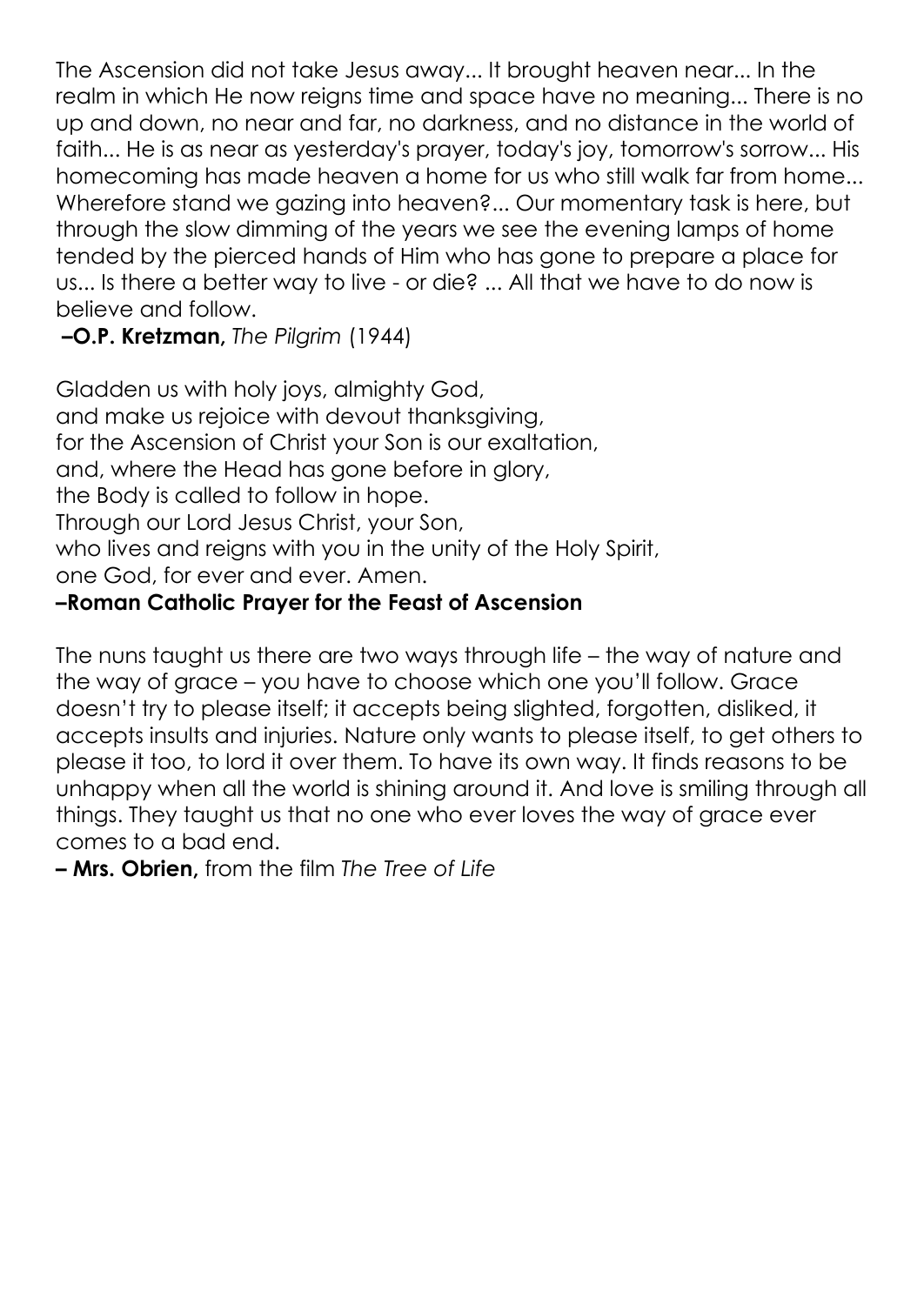## **Welcome to St. Paul!**

We are glad that you are with us today! If you are new to our church, you may not be familiar with Lutheran liturgy. No worries. This bulletin is designed to help guide you through the worship service. We encourage you to participate in as much or as little of the service as you feel comfortable. Thank you for being a part of our worship. We hope that the Lord blesses you through our time together!

## **Restrooms, Changing Stations, and Nursing Room**

Restrooms are located in the lobby (narthex) of the sanctuary. Both the men's and women's rooms have diaper changing tables for the little ones. We also have a nursing room for mothers and babies that is located across the breezeway, straight out of the doors on the east side of the lobby.

## **Children in the Liturgy**

We pray that all children would know that God made them, He loves them, and He goes with them everywhere. We are glad to have little ones with us in the service. We know that they sometimes can squirm, squawk, and squeal. Please don't feel embarrassed by it! All kids are always welcome here at St. Paul. We encourage you to help them follow along and engage with them in the action of the liturgy – observe the movement of the procession, hear the music, sing the songs, smell the fire of the candles, respond with a loud *Amen*, make the sign of the cross, touch the water in the baptismal font, and wonder at the images and symbols that are all around. What Jesus does here is sure to engage us all.

## **A Note on Holy Communion**

In this service we celebrate a sacred ritual of the Christian Church called the Eucharist, or the Lord's Supper. In this rite we recall the last meal that Jesus had with his disciples. In this blessed meal we have our eyes opened and we recognize Him in the breaking of the bread. Though our faith is grounded in history, this liturgy is not merely a nostalgic looking back at the past – it is a celebration and a deep recognition that in this meal our Lord Jesus Christ is truly and really present with us in the bread and the wine. We cling to the hope of resurrection that will be ours when all things will be fully redeemed and restored in Him. All baptized Christians who have a sincere sorrow for their sin and see in this holy mystery the true body and blood of Christ are invited to receive Holy Communion.

#### **Service Notes for the Feast of the Ascension**

The Feast of the Ascension | 4 In His resurrection, the Lord presented Himself alive to the apostles, "appearing to them during forty days and speaking about the kingdom of God". Then He ascended to the right hand of the Father, not orphaning His Church, but filling all things in heaven and on earth, and giving gifts to His disciples. So today, He continues to preach "repentance for the forgiveness of sins" through "the apostles whom he had chosen", even "to the end of the earth". Jesus comes among us today by His Word and Spirit, whom He pours out upon "the church, which is his body" (Eph. 1:22–23). In His Church, He blesses us with forgiveness, lifts us up in His hands and seats us with Himself "in the heavenly places".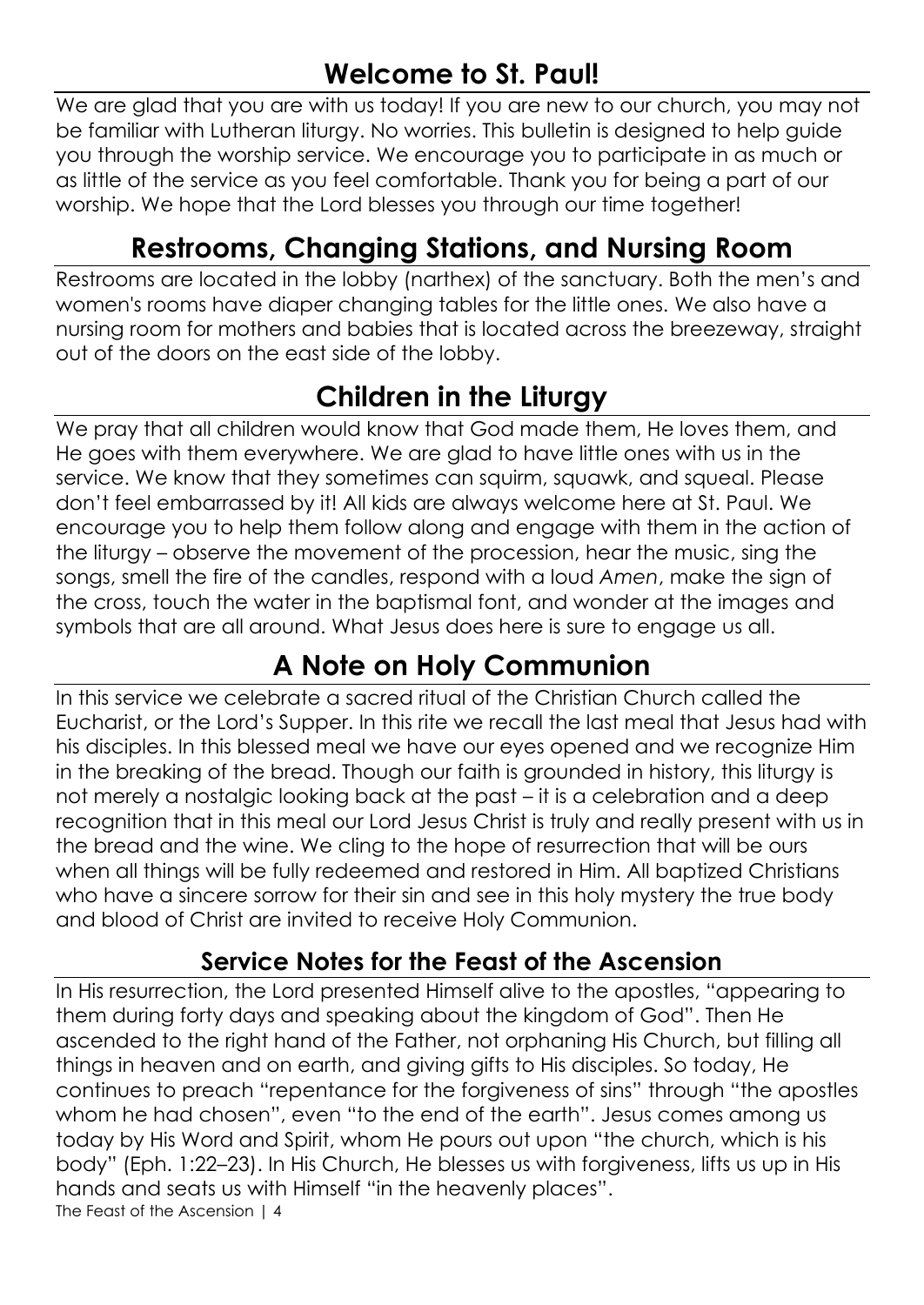#### **Greeting and Welcome**

**The congregation stands and faces the back of the sanctuary. We begin with a procession with the cross leading the way, representing our life in Christ-our journey from death to life. Some bow as the cross passes, honoring the mystery of salvation.**

## **A Hymn of Glory Let Us Sing (493)**

**A hymn of glory let us sing! New hymns throughout the world shall ring: Alleluia, alleluia! Christ, by a road before untrod, Ascends unto the throne of God. Alleluia, alleluia! Alleluia, alleluia, alleluia!**

**The holy apostolic band, Upon the Mount of Olives stand. Alleluia, alleluia! And with His faithful foll'wers see Their Lord ascend in majesty. Alleluia, alleluia! Alleluia, alleluia, alleluia!**

**To them the shining angels cry, "Why stand and gaze upon the sky?" Alleluia, alleluia! "This is the Savior," thus they say; "This is His glorious triumph day!" Alleluia, alleluia! Alleluia, alleluia, alleluia!**

 **"You see Him now, ascending high Up to the portals of the sky." Alleluia, alleluia! "Hereafter Jesus you shall see Returning in great majesty." Alleluia, alleluia! Alleluia, alleluia, alleluia!**

 **O risen Christ, ascended Lord, All praise to You let earth accord: Alleluia, alleluia! You are, while endless ages run, With Father and with Spirit one. Alleluia, alleluia! Alleluia, alleluia, alleluia!**

#### **Invocation**

En el nombre del Padre, y del Hijo, y del Espíritu Santo.

**All Amen.**

#### **Confession and Forgiveness**

If we say we have no sin, we deceive ourselves, and the truth is not in us **All But if we confess our sins, God, who is faithful and just, will forgive our sins and cleanse us from all unrighteousness.**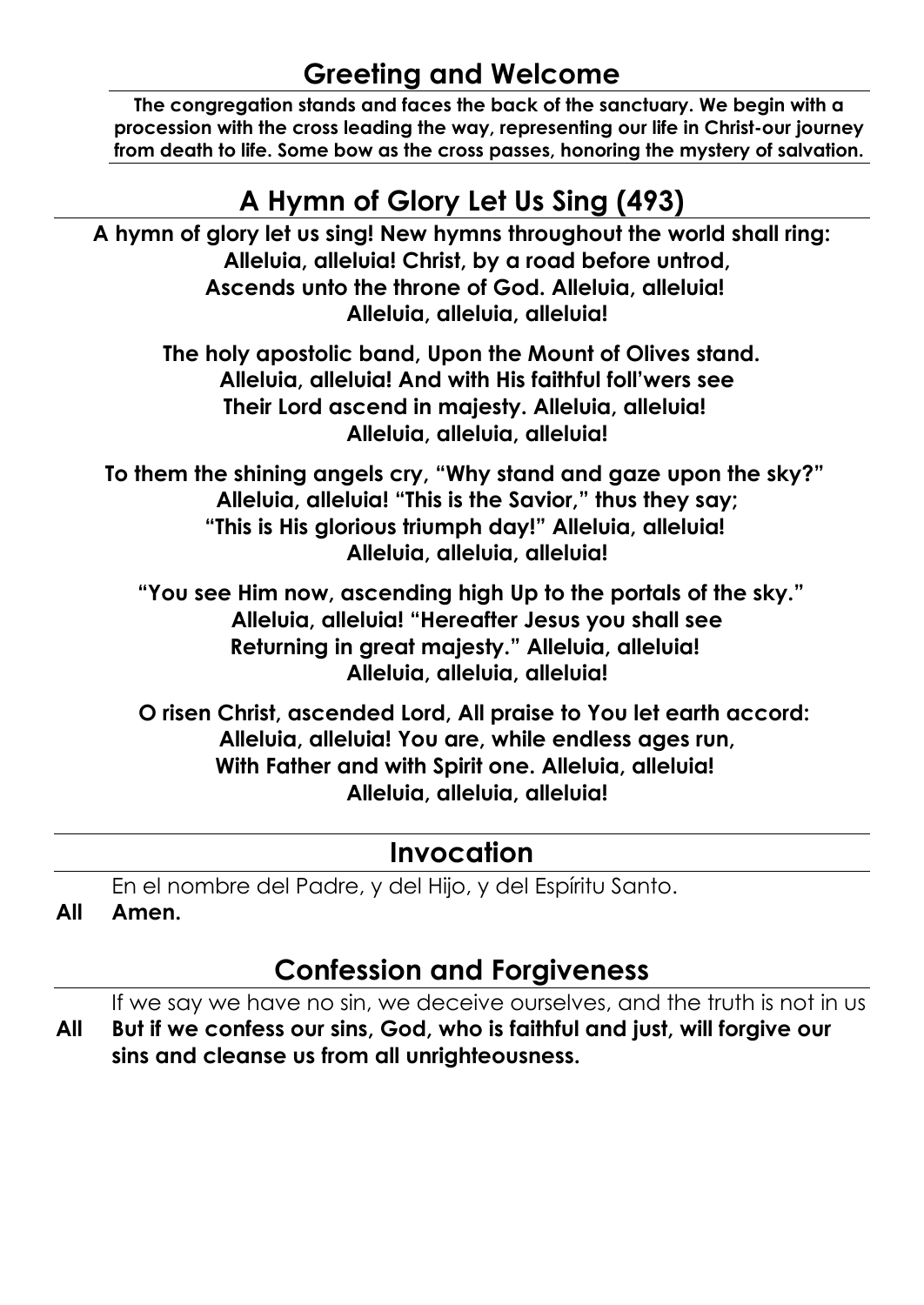Señor, ten piedad de nosotros.

- **All Señor, ten piedad de nosotros.** Cristo, ten piedad de nosotros.
- **All Cristo, ten piedad de nosotros.** Señor, ten piedad de nosotros
- **All Señor, ten piedad de nosotros**

*Silence is Kept*

Let us then confess our sins to God our Father:

- **All Most merciful God, we confess that we are by nature sinful and unclean. We have sinned against You in thought, word, and deed, by what we have done and by what we have left undone. We have not loved You with our whole heart; we have not loved our neighbors as ourselves. For the sake of Your Son, Jesus Christ, have mercy on us. Forgive us, renew us, and lead us, so that we may delight in Your will and walk in Your ways to the glory of Your holy name. Amen.** Almighty God in His mercy has given His Son to die for you and for His sake forgives you all your sins. As a called and ordained servant of Christ, and by His authority, I forgive you all your sins in the name of the Father and of the Son and of the Holy Spirit.
- **All Amen.**

## **The Prayer of the Day**

The Lord be with you

- **All And also with you** Let us pray
- **All Risen Christ, you have raised our human nature to the throne of heaven: help us to seek and serve you, that we may join you at the Father's side, where you reign with the Spirit in glory, now and forever. Amen.**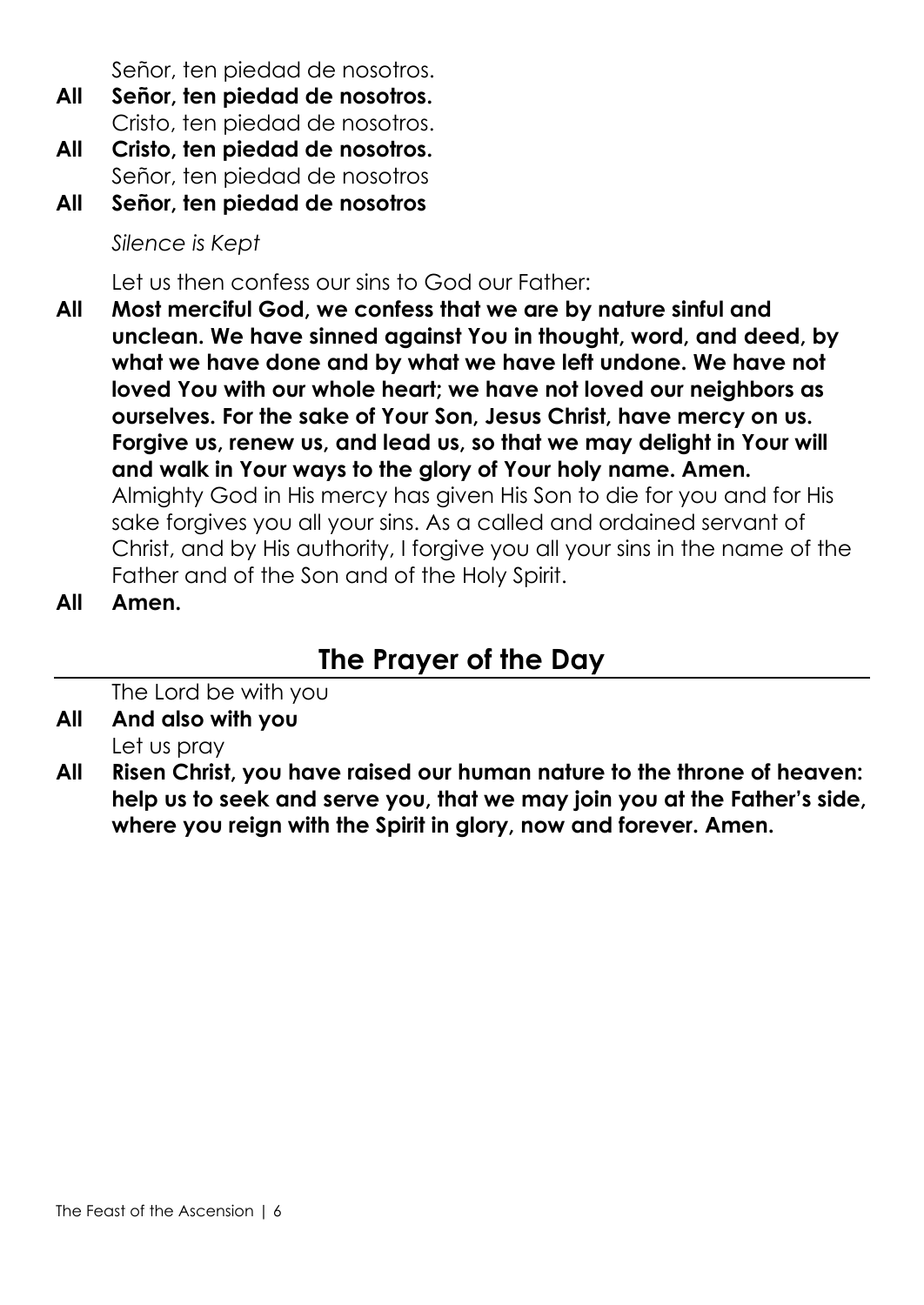#### **Acts 1:1-11**

In my former book, Theophilus, I wrote about all that Jesus began to do and to teach until the day he was taken up to heaven, after giving instructions through the Holy Spirit to the apostles he had chosen. After his suffering, he presented himself to them and gave many convincing proofs that he was alive. He appeared to them over a period of forty days and spoke about the kingdom of God. On one occasion, while he was eating with them, he gave them this command: "Do not leave Jerusalem, but wait for the gift my Father promised, which you have heard me speak about. For John baptized with water, but in a few days you will be baptized with[b] the Holy Spirit." Then they gathered around him and asked him, "Lord, are you at this time going to restore the kingdom to Israel?" He said to them: "It is not for you to know the times or dates the Father has set by his own authority. But you will receive power when the Holy Spirit comes on you; and you will be my witnesses in Jerusalem, and in all Judea and Samaria, and to the ends of the earth." After he said this, he was taken up before their very eyes, and a cloud hid him from their sight. They were looking intently up into the sky as he was going, when suddenly two men dressed in white stood beside them. "Men of Galilee," they said, "why do you stand here looking into the sky? This same Jesus, who has been taken from you into heaven, will come back in the same way you have seen him go into heaven."

This is the word of the Lord.

#### **All Thanks be to God.**

#### **Ephesians 1:15-23**

For this reason, ever since I heard about your faith in the Lord Jesus and your love for all God's people, I have not stopped giving thanks for you, remembering you in my prayers. I keep asking that the God of our Lord Jesus Christ, the glorious Father, may give you the Spirit of wisdom and revelation, so that you may know him better. I pray that the eyes of your heart may be enlightened in order that you may know the hope to which he has called you, the riches of his glorious inheritance in his holy people, and his incomparably great power for us who believe. That power is the same as the mighty strength he exerted when he raised Christ from the dead and seated him at his right hand in the heavenly realms, far above all rule and authority, power and dominion, and every name that is invoked, not only in the present age but also in the one to come. And God placed all things under his feet and appointed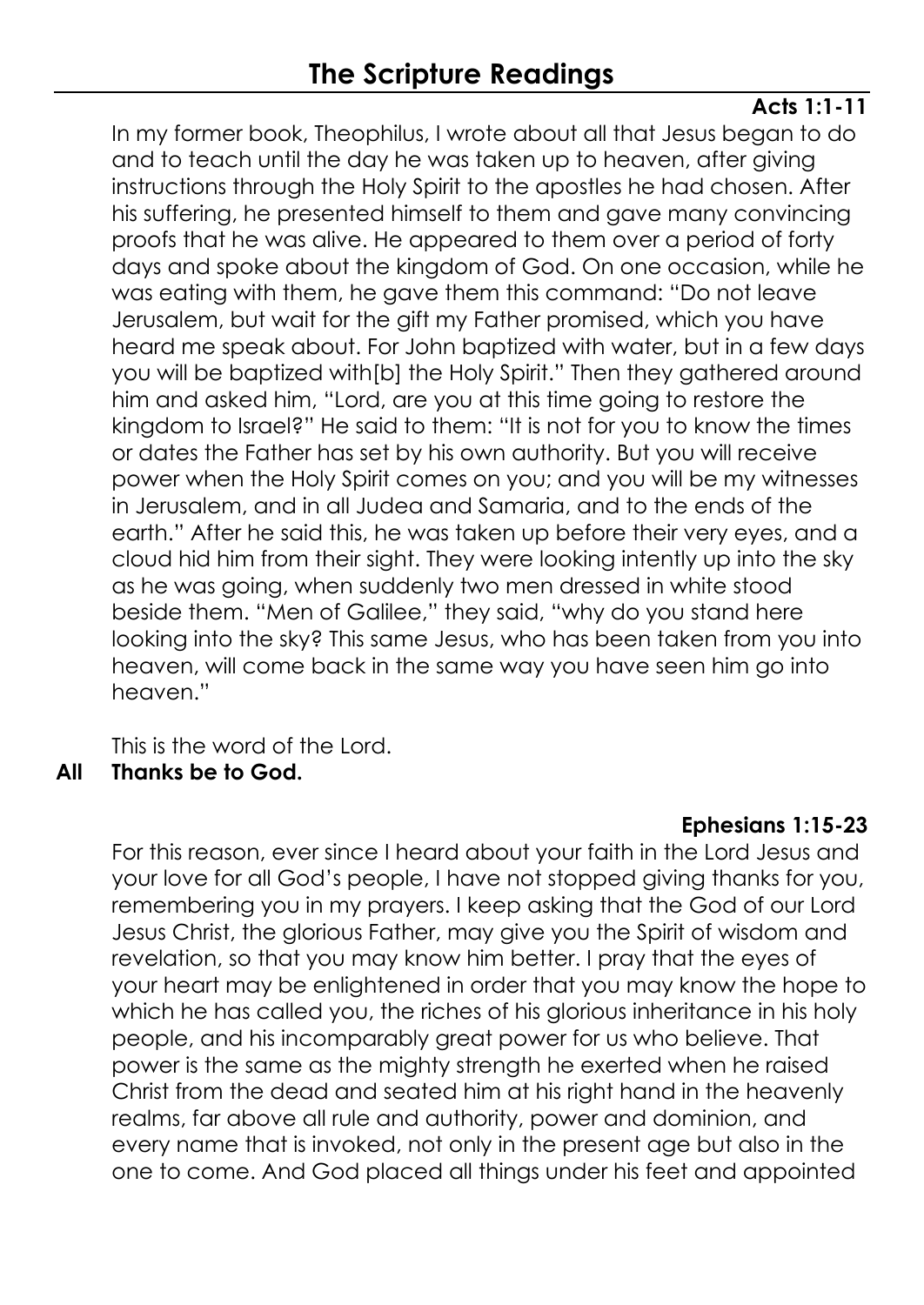him to be head over everything for the church, which is his body, the fullness of him who fills everything in every way.

This is the word of the Lord.

#### **All****Thanks be to God**

## **Gospel Procession**

### **Hail Thee, Festival Day (489)**

**Hail thee, festival day! Blest day to be hallowed forever; Day when our risen Lord Rose in the heavens to reign.**

**Hail thee, festival day! Blest day to be hallowed forever; Day when our risen Lord Rose in the heavens to reign.**

The Holy Gospel according to St. Luke, the 24<sup>th</sup> chapter.

#### **All****Glory to You, O Lord.**

#### **Luke 24:46-53**

Jesus said to His disciples, "Thus it is written that the Messiah would suffer and rise from the dead on the third day and that repentance, for the forgiveness of sins, would be preached in his name to all the nations, beginning from Jerusalem. You are witnesses of these things. And [behold] I am sending the promise of my Father upon you; but stay in the city until you are clothed with power from on high. "Then he led them out as far as Bethany, raised his hands, and blessed them. As he blessed them he parted from them and was taken up to heaven. They worshiped him and then returned to Jerusalem with great joy, and they were continually in the temple praising God.

This is the Gospel of the Lord.

#### **All****Praise to you, O Christ.**

## **Hail Thee, Festival Day (489)**

**Hail thee, festival day! Blest day to be hallowed forever; Day when our risen Lord Rose in the heavens to reign.**

**Hail thee, festival day! Blest day to be hallowed forever; Day when our risen Lord Rose in the heavens to reign.**

#### **Children's Sermon**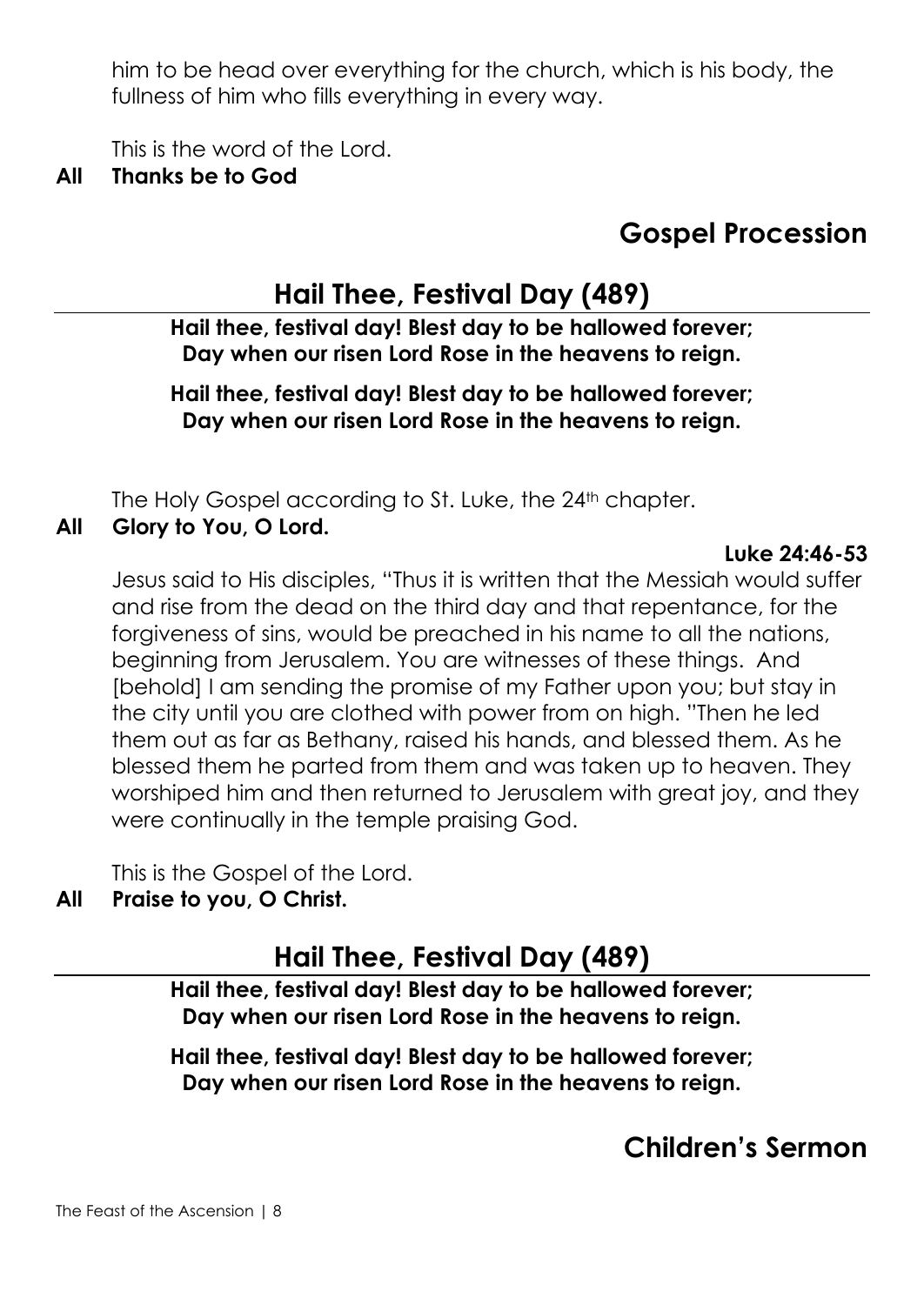#### **Be Unto Your Name**

**We are a moment. You are forever. Lord of the ages, God before time. We are a vapor. You are eternal. Love everlasting, reigning on high**

**Holy, holy, Lord God Almighty. Worthy is the Lamb who was slain. Highest praises, honor and glory be unto Your name...Be unto Your name.**

**We are the broken. You are the healer. Jesus Redeemer, mighty to save. You are the love song we'll sing forever. Bowing before you, blessing Your name.**

**Holy, holy, Lord God Almighty. Worthy is the Lamb who was slain. Highest praises, honor and glory be unto Your name... Be unto Your name.** 

#### **The Creed**

**All I believe in God, the Father Almighty, maker of heaven and earth.**

**And in Jesus Christ, His only Son, our Lord, who was conceived by the Holy Spirit, born of the virgin Mary, suffered under Pontius Pilate, was crucified, died and was buried. He descended into hell. The third day He rose again from the dead. He ascended into heaven and sits at the right hand of God the Father Almighty. From thence He will come to judge the living and the dead.** 

**I believe in the Holy Spirit, the holy Christian Church, the communion of**  saints, the forgiveness of sins, the resurrection  $\Phi$  of the body, and the life **everlasting. Amen**

#### **Sermon**

## **The Rite of Confirmation (Pg. 272 in LSB)**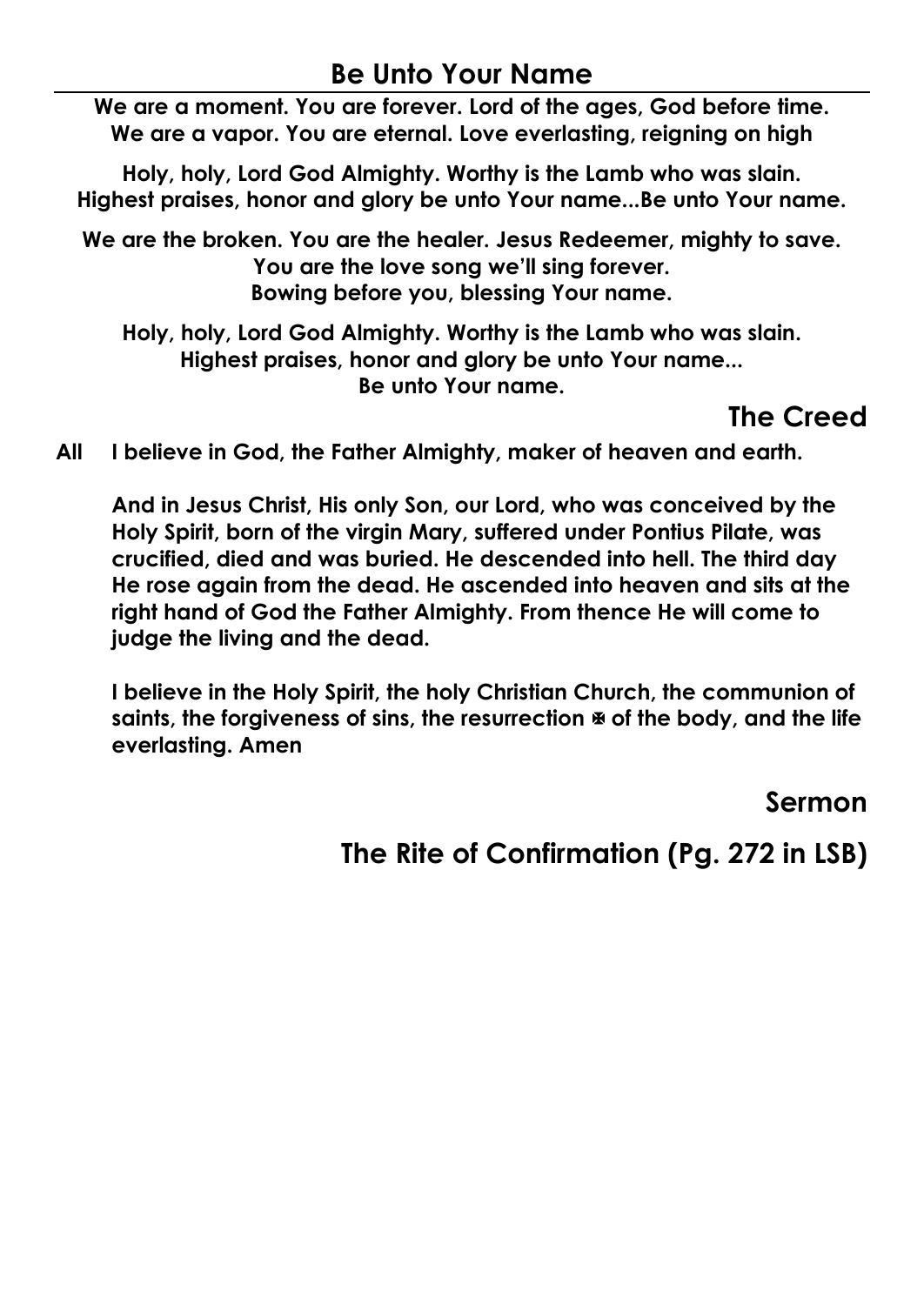#### After the pastor says Lord in Your Mercy, all respond with **Hear our Prayer**.

**For a blessed Ascension – that we may worship Jesus and live in joy! For blessing in our outreach; CDC; LINC, Presa Community Center. Pastors Philip, Roy, Naresh, Matt and all church planters. For peace, for the well-being of the Church, and for the unity of all. For U.S. Leaders: President Joe, Governor Greg, Mayor Ron. Church Leaders; LCMS President Matt, District President Mike. For those in Military: Jarred, Alissa, Mark, Tom, Thomas, Ricky, Julian. For the strength and divine energy to turn toward our enemies in love.** 

*For Comfort, Health, and Recovery:*

**The people of Ukraine The people of Uvalde Abby, Neena, Mike, Jeremy, Nathan** (Youth getting confirmed today) **Bruce Simon Tillie Cropper Sue Burgdorfer Diane Beasley Diana Landgraf Teresa Medellin** (neighbor of Alicia Guerrero) **Rosa Figueroa** (friend of Alva-Alicia) **Jo Ann Mallow Mildred Westphal Joyce Bauer Daniel Stubbs Robert Farris** (brother-in-law of Susan Pennington) **Jenna, Sarah, Samuel** (friends of Michael Cruz) **Earline Willeford Albert Pedroza** (neighbor of Thomas Robledo) **Norma Ann** (sister of Patricia Perez) **Rev. Bill Johnson Beatrice** (sister of America Alderete) **Michael Dean** (nephew of Melissa and Jim Hild) **Cayley** (granddaughter of Robert and Linda Chetwood) **Delia Flores Everett and Keith Mason Yesenia** (daughter of Anna Marquez) **Vicky Dean** (sister of Melissa Hild) **Austin Hernden Robin Beasley Jr**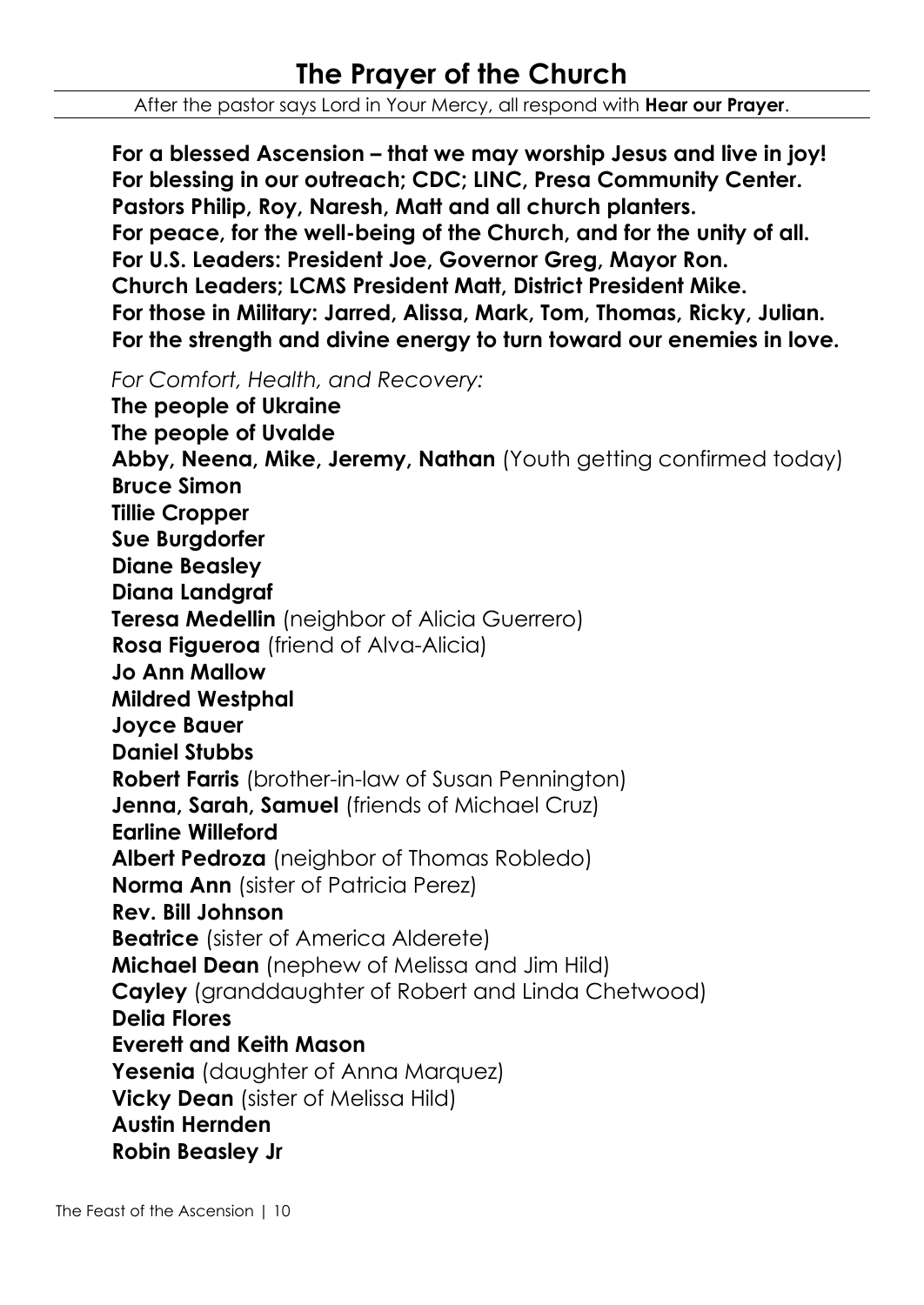### **Praise God from Whom All Blessings Flow (805)**

 **Praise God, from whom all blessing flow; Praise Him, all creatures here below; Praise Him above, ye heav'nly host: Praise Father, Son, and Holy Ghost. Amen.**

## **The Service of the Sacrament**

The Lord be with you.

- **All And also with you**. Lift up your hearts.
- **All We lift them to the Lord.**  Let us give thanks to the Lord our God.
- **All It is right to give Him thanks and praise.**

It is indeed right and good, our duty and our joy, always and everywhere to give you thanks, holy Father, almighty and eternal God, through Jesus Christ the King of glory. Born of a woman, he came to the rescue of our human race. Dying for us, he trampled death and conquered sin. By the glory of his resurrection, he opened the way to life eternal and by his ascension, gave us the sure hope that where he is we may also be. Therefore, the universe resounds with Easter joy and with choirs of angels we speak forever of your praise:

**All Holy, holy, holy Lord, God of power and might, heaven and earth are full of your glory. Hosanna in the highest. Blessed is he who comes in the name of the Lord. Amen!**

#### **The Prayer of Thanksgiving**

Blessed are You, Lord of heaven and dearth, for You have had mercy on those whom You created and sent Your only-begotten Son into our flesh to bear our sin and be our Savior. With repentant joy, we receive the salvation accomplished for us by the all-availing sacrifice of His body and His blood on the cross. Gathered in the name and the remembrance of Jesus, we beg You, O Lord, to forgive, renew, and strengthen us with Your Word and Spirit. Grant us to faithfully eat His body and drink His blood as He bids us to in His own testament. Gather us together from the ends of the earth to celebrate, with all the faithful, the marriage feast of the Lamb in His kingdom, which has no end. Receive our prayers; deliver and preserve us. To You alone be all glory, honor, and worship, now and forever.

#### **All Amen!**

The Feast of the Ascension | 11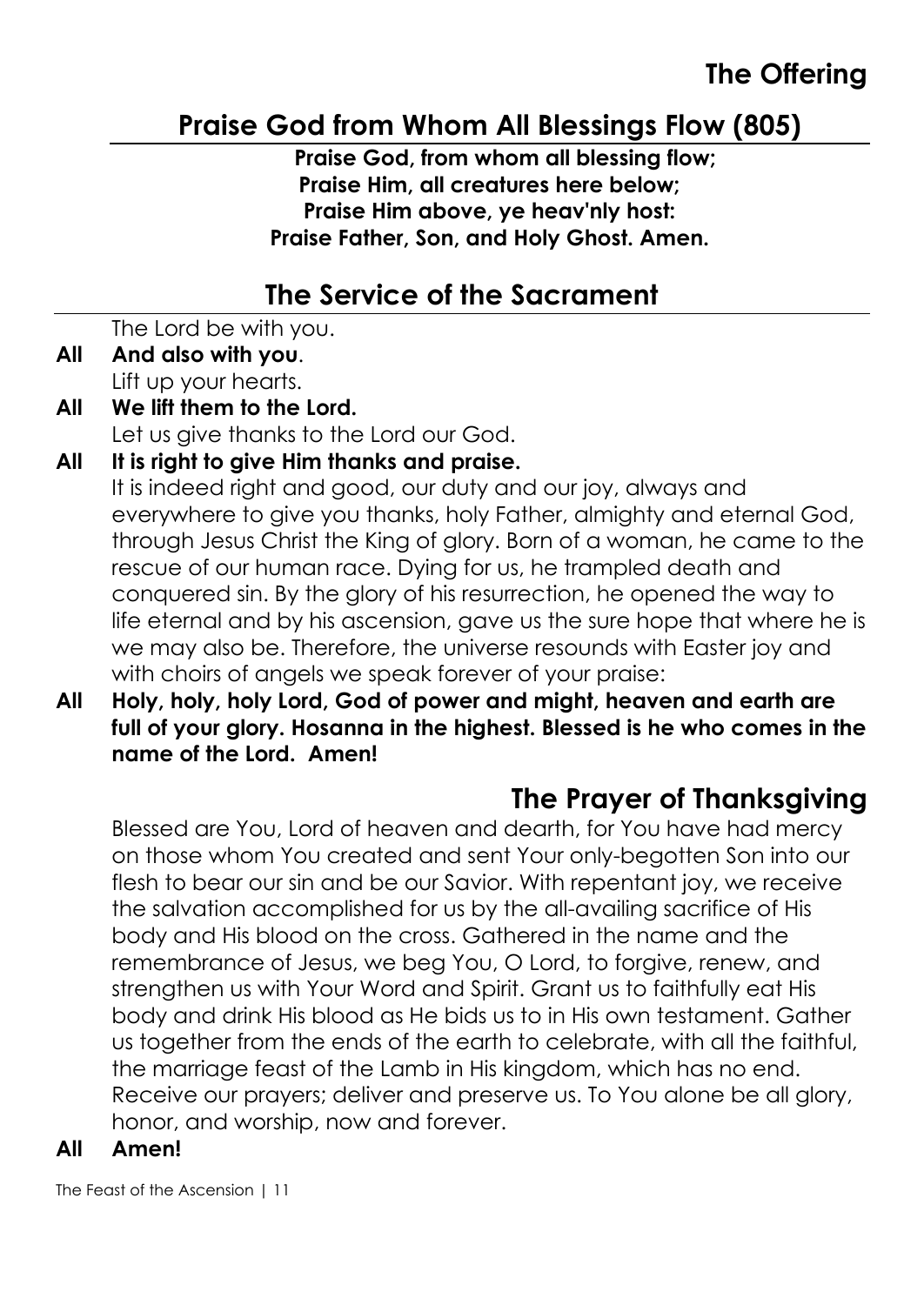## **The Consecration**

#### **The Acclamation and The Invitation**

As often as we eat of this bread and drink from this cup, we proclaim your Death, O Lord, and profess your Resurrection until you come again.

- **All Christ has died. Christ is risen. Christ will come again.**  Behold the Lamb of God, behold Jesus, who takes away the sins of the world. Blessed are those called to the supper of the Lamb.
- **All Lord, I am not worthy to receive you, but only say the word and I shall be healed.**

La paz del Señor sea con ustedes.

**All Y también contigo**

## **Sharing of the Peace**

**Please greet one another in the name of the Lord by saying 'Peace be with you' as a sign of forgiveness and reconciliation in preparation for reception of the Holy Supper.** 

## **The Lamb of God**

**Lamb of God, You take away the sin of the world; have mercy on us. Lamb of God, You take away the sin of the world; have mercy on us. Lamb of God, You take away the sin of the world; grant us peace**.

**Distribution**

## **Eucharistic Dismissal**

## **Thank The Lord**

**Thank the Lord and sing His praise; Tell everyone what He has done. Let everyone who seeks the Lord, Rejoice, and proudly bear His name. He recalls His promises, and leads His people forth in joy With shouts of thanksgiving. Alleluia, alleluia.**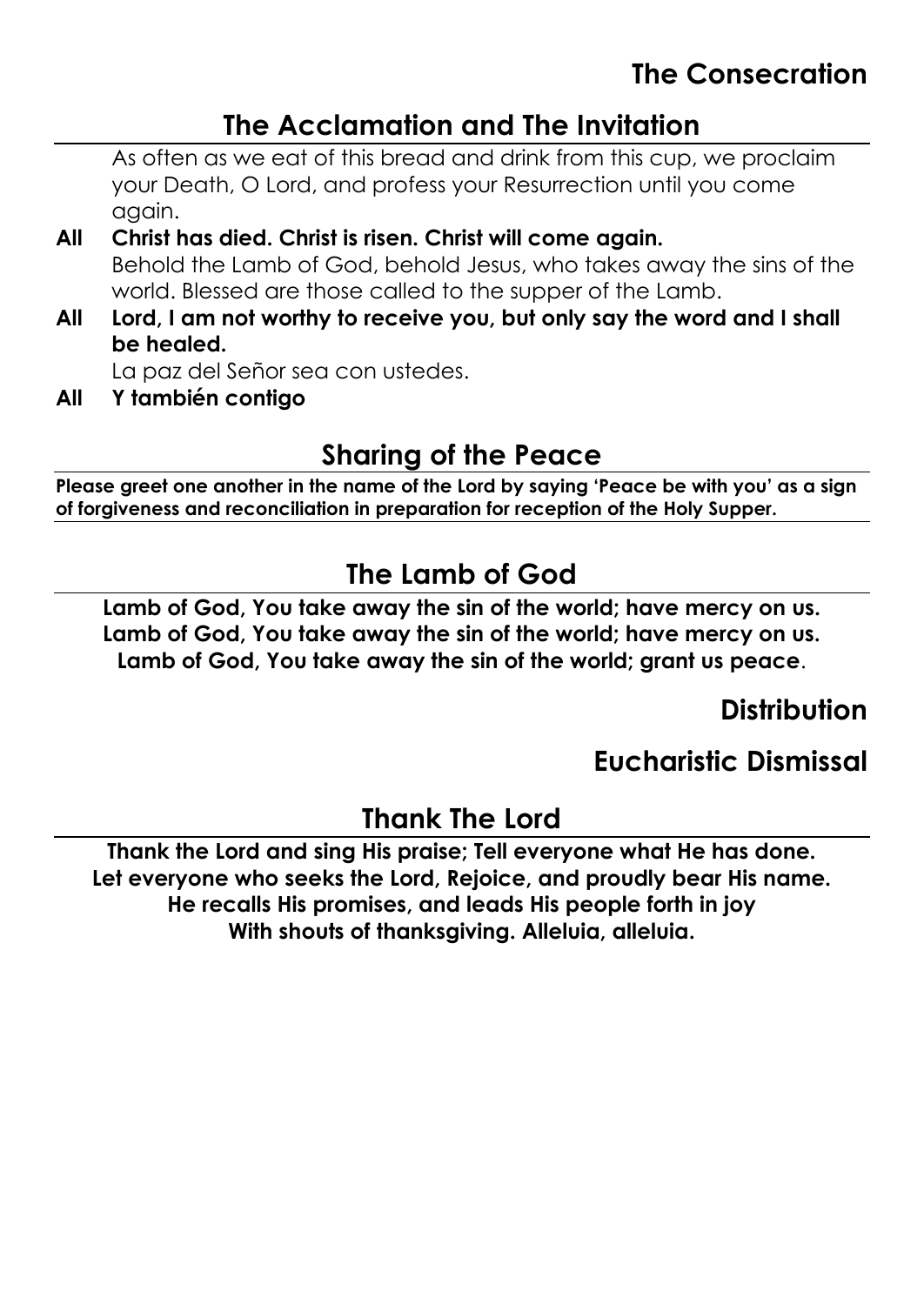#### **Post-Communion Prayer**

**We give thanks to You, almighty God, that You have refreshed us through this salutary gift, and we implore You, that of Your mercy, You would strengthen us in faith toward You and in fervent love toward one another; through Jesus Christ, Your Son, our Lord, who lives and reigns with You and the Holy Spirit, one God, now and forever. Amen**.

#### **Announcements**

#### **Blessing**

#### **Alleluia Sing to Jesus (821)**

**Alleluia! Sing to Jesus; His the scepter, His the throne; Alleluia! His the triumph, His the victory alone. Hark! The songs of peaceful Zion Thunder like a mighty flood: "Jesus out of ev'ry nation Has redeemed us by His blood."**

**Alleluia! Not as orphans Are we left in sorrow now; Alleluia! He is near us; Faith believes, nor questions how. Though the cloud from sight received Him When the forty days were o'er, Shall our hearts forget His promise: "I am with you evermore"?**

**Alleluia! Bread of heaven, Here on earth our food, our stay; Alleluia! Here the sinful Flee to You from day to day. Intercessor, Friend of sinners, Earth's Redeemer, hear our plea Where the songs of all the sinless Sweep across the crystal sea.**

**Alleluia! King eternal, Lord omnipotent we own; Alleluia! Born of Mary, Earth Your footstool, heav'n Your throne. As within the veil You entered, Robed in flesh, our great High Priest, Here on earth both priest and victim In the eucharistic feast.**

**Alleluia! Sing to Jesus; His the scepter, His the throne; Alleluia! His the triumph, His the victory alone. Hark! The songs of peaceful Zion Thunder like a mighty flood: "Jesus out of ev'ry nation Has redeemed us by His blood."**